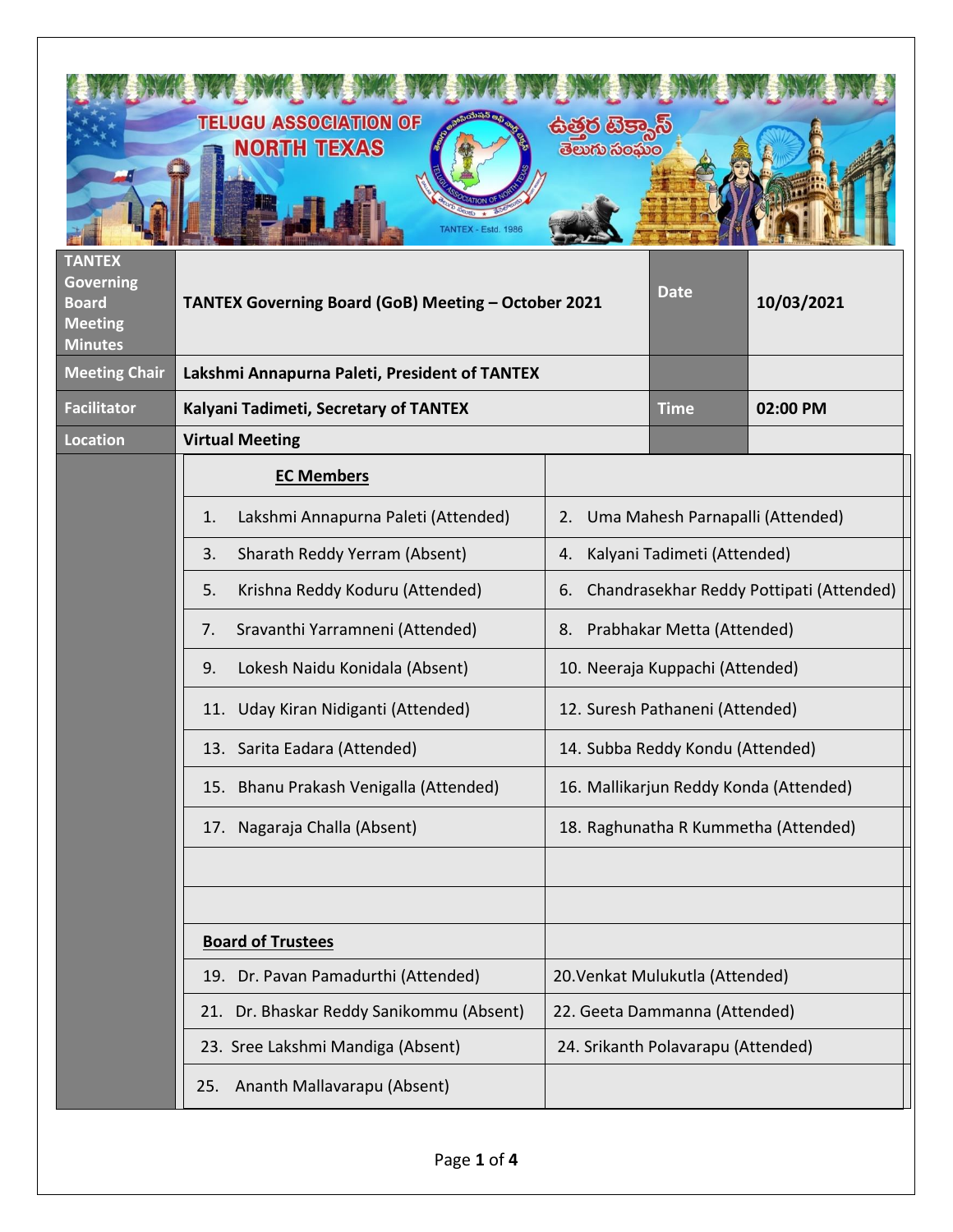|                | <b>Key Points Discussed</b>                                        |                                                                                                                                                                                                                                                                                                                                                                                                                                                                                                                                                                                                                                                                                                                                                                                                                                                                                                                                                                                                                                                                                                                                                                                                                                                                                                                                                                                                                                                                                                                                                                                                                                                                                                                                                                                                                                                                                                                                                                                                                                                                                                                                                                                                                                                  |  |  |  |  |  |
|----------------|--------------------------------------------------------------------|--------------------------------------------------------------------------------------------------------------------------------------------------------------------------------------------------------------------------------------------------------------------------------------------------------------------------------------------------------------------------------------------------------------------------------------------------------------------------------------------------------------------------------------------------------------------------------------------------------------------------------------------------------------------------------------------------------------------------------------------------------------------------------------------------------------------------------------------------------------------------------------------------------------------------------------------------------------------------------------------------------------------------------------------------------------------------------------------------------------------------------------------------------------------------------------------------------------------------------------------------------------------------------------------------------------------------------------------------------------------------------------------------------------------------------------------------------------------------------------------------------------------------------------------------------------------------------------------------------------------------------------------------------------------------------------------------------------------------------------------------------------------------------------------------------------------------------------------------------------------------------------------------------------------------------------------------------------------------------------------------------------------------------------------------------------------------------------------------------------------------------------------------------------------------------------------------------------------------------------------------|--|--|--|--|--|
| No.            | <b>Agenda Items</b>                                                | <b>Meeting Highlights</b>                                                                                                                                                                                                                                                                                                                                                                                                                                                                                                                                                                                                                                                                                                                                                                                                                                                                                                                                                                                                                                                                                                                                                                                                                                                                                                                                                                                                                                                                                                                                                                                                                                                                                                                                                                                                                                                                                                                                                                                                                                                                                                                                                                                                                        |  |  |  |  |  |
| $\mathbf{1}$   | <b>Previous EC meeting</b><br>minutes: Review &<br><b>Approval</b> | After ensuring the attendee's quorum is reached, GoB meeting started at<br>02:26 PM.<br>Sarita Eadara proposed and Prabhakar Metta seconded the approval of the<br>August month meeting minutes.                                                                                                                                                                                                                                                                                                                                                                                                                                                                                                                                                                                                                                                                                                                                                                                                                                                                                                                                                                                                                                                                                                                                                                                                                                                                                                                                                                                                                                                                                                                                                                                                                                                                                                                                                                                                                                                                                                                                                                                                                                                 |  |  |  |  |  |
| $\overline{2}$ | <b>President's Report</b>                                          | Election Committee 2021: We received five Election Committee applications,<br>$\bullet$<br>one of which was withdrawn. So far, four people have confirmed their<br>participation. Mahesh Adibhatla was elected as Chair of the Election<br>Committee, and the Election team included NMS Reddy, Chinnasatyam<br>Veernapu and Sameera Illendula. This information has been distributed to our<br>members via e-News.<br>The upcoming Executive Committee and Board of Trustees vacant positions<br>for the coming year 2022 will be communicated to the Election Committee<br>Board shortly.<br>Annual General Body Meeting 2021: The annual general body meeting will be<br>held on October 16th, 2021. Members' registration will begin at 11:30 a.m.,<br>followed by lunch [Social Hour]. Based on obtaining quorum, we must<br>proceed to seek approval of the previous four years' meeting minutes. The<br>presentation deck has been distributed to the team; updates from the<br>Treasurer and Membership must be included in the deck. I need feedback<br>from the team on the presentation.<br>Membership 2021 - Three New Life members enrolled, with applications<br>received before July 31, 2021, and four more applications received after July<br>31, 2021, for a total of seven life members. Another applicant, Ganesh<br>Prabandhakavi applied before July 31st, 2021, but the application was not<br>submitted before July 31st, 2021. Uma Mahesh Parnapalli received the Ganesh<br>Prabandhakavi Life Membership Application but did not present it or inform to<br>the Team before new application due date.<br>Geeta Dammana, BoT Member clarified that we would have to follow the<br>bylaws because we have a deadline for any new membership application, and<br>we can't make any decision without proper documentation. Even if the<br>application was received on time by the member but not submitted before the<br>due date, it must be processed properly and recorded.<br>As a result, we asked Uma Mahesh Parnapalli to send an explanation as to why<br>it was not presented on time, and if his explanation is reasonable, we will<br>accept Ganesh Prabandhakavi membership for the July 31st due date, as we |  |  |  |  |  |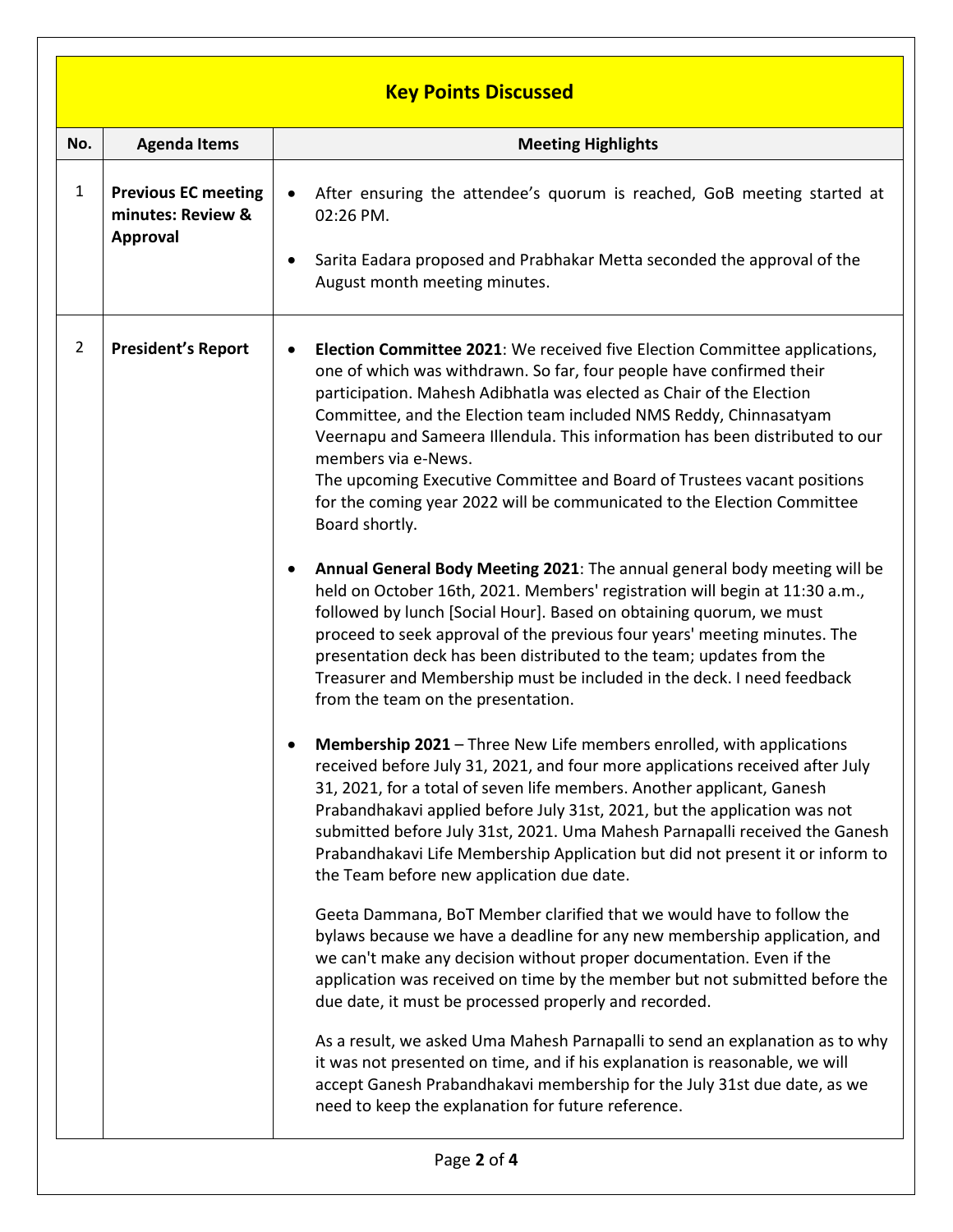|   |                            | New Life members List -<br>1. Vamsi Krishna Chada                                                                                 |  |  |  |  |  |
|---|----------------------------|-----------------------------------------------------------------------------------------------------------------------------------|--|--|--|--|--|
|   |                            | 2. Ananta Chentha                                                                                                                 |  |  |  |  |  |
|   |                            | 3. Ganesh Prabandhakavi                                                                                                           |  |  |  |  |  |
|   |                            | 4. Ramesh Pabbathi                                                                                                                |  |  |  |  |  |
|   |                            | 5. Veera Lenin Thulluri                                                                                                           |  |  |  |  |  |
|   |                            | 6. Sundara Rao Turimella                                                                                                          |  |  |  |  |  |
|   |                            | 7. Krishna Varanasi                                                                                                               |  |  |  |  |  |
|   |                            |                                                                                                                                   |  |  |  |  |  |
|   |                            | <b>Annual members List -</b>                                                                                                      |  |  |  |  |  |
|   |                            | 1. Kishore Guggilapu                                                                                                              |  |  |  |  |  |
|   |                            | 2. Vishnu Garimella                                                                                                               |  |  |  |  |  |
|   |                            | <b>Srikanth Musunuru</b><br>3.                                                                                                    |  |  |  |  |  |
|   |                            | 4. Chandu Vanka                                                                                                                   |  |  |  |  |  |
|   |                            | 5. Ravi Kumar Pisupati                                                                                                            |  |  |  |  |  |
| 3 | <b>Treasurer's Report</b>  | Update from Treasurer Chandra Sekhar Pottipati                                                                                    |  |  |  |  |  |
|   |                            | Business Advantage Checking Account - \$7,415.69<br>$\bullet$                                                                     |  |  |  |  |  |
|   |                            | Savings Account - \$ 259,833.16<br>$\bullet$                                                                                      |  |  |  |  |  |
|   |                            | Business Investment account - \$ 2,862.14<br>$\bullet$                                                                            |  |  |  |  |  |
|   |                            | PayPal - \$0.47                                                                                                                   |  |  |  |  |  |
|   |                            |                                                                                                                                   |  |  |  |  |  |
|   |                            | (All new life membership amounts of \$1,400.00 have been transferred to                                                           |  |  |  |  |  |
|   |                            | <b>Savings Account)</b>                                                                                                           |  |  |  |  |  |
| 4 | <b>Upcoming Events</b>     | Deepavali Vedukalu<br>$\bullet$                                                                                                   |  |  |  |  |  |
|   |                            | Annual General body meeting<br>$\bullet$                                                                                          |  |  |  |  |  |
| 5 | <b>Open Items (If time</b> | • President Lakshmi Annapurna Paleti has spoken with a few organizations and                                                      |  |  |  |  |  |
|   | permits and with           | will provide an update to the team soon. Planning to hold a physical event in                                                     |  |  |  |  |  |
|   | the approval of            | Frisco and will need to consult with the Cultural Team and local schools.                                                         |  |  |  |  |  |
|   | President)                 | Cultural chair Suresh Pathaneni mentioned that a Thaman concert could take                                                        |  |  |  |  |  |
|   |                            | place on either October 30th, 2021 or November 13th, 2021. They are currently                                                     |  |  |  |  |  |
|   |                            | working on the Visa issue and may approach TANTEX soon; we will have more                                                         |  |  |  |  |  |
|   |                            | accurate information by October 15th, 2021.                                                                                       |  |  |  |  |  |
|   |                            | President Lakshmi Annapurna Paleti urged team members to attend the Annual<br>$\bullet$                                           |  |  |  |  |  |
|   |                            | General Body Meeting with their friends and families in order to ensure its                                                       |  |  |  |  |  |
|   |                            | success.                                                                                                                          |  |  |  |  |  |
|   |                            | • Venkat Mulukutla, BoT Co-chair, asked for clarification on the BoT attendance                                                   |  |  |  |  |  |
|   |                            | clause, which is mentioned in the Bylaws.                                                                                         |  |  |  |  |  |
|   |                            | • Dr. Pavan Pamadurthi, BoT Chair, stated that he will call a meeting within two                                                  |  |  |  |  |  |
|   |                            | weeks, as suggested by Geeta Dammana, BoT Member, to discuss, resolve, and<br>clarify this issue among BoT members in attendance. |  |  |  |  |  |
|   |                            | In response to a question about bylaws raised by EC Member Subba Reddy<br>$\bullet$                                               |  |  |  |  |  |
|   |                            | Kondu, why do we need bylaws and why can't we run the organization without                                                        |  |  |  |  |  |
|   |                            | them. According to Geeta Dammana, a member of the Board of Trustees,                                                              |  |  |  |  |  |
|   |                            | bylaws cannot be changed, and any non-profit organization must follow them. If                                                    |  |  |  |  |  |
|   |                            | any changes are required, we must first seek General Body approval before                                                         |  |  |  |  |  |
|   |                            | proceeding with amendments.                                                                                                       |  |  |  |  |  |
|   |                            |                                                                                                                                   |  |  |  |  |  |
| 6 | <b>Meeting Adjourn</b>     | Meeting adjourned at 03:28 P.M. by the Chair, Lakshmi Annapurna Paleti.                                                           |  |  |  |  |  |
|   | Page 3 of 4                |                                                                                                                                   |  |  |  |  |  |